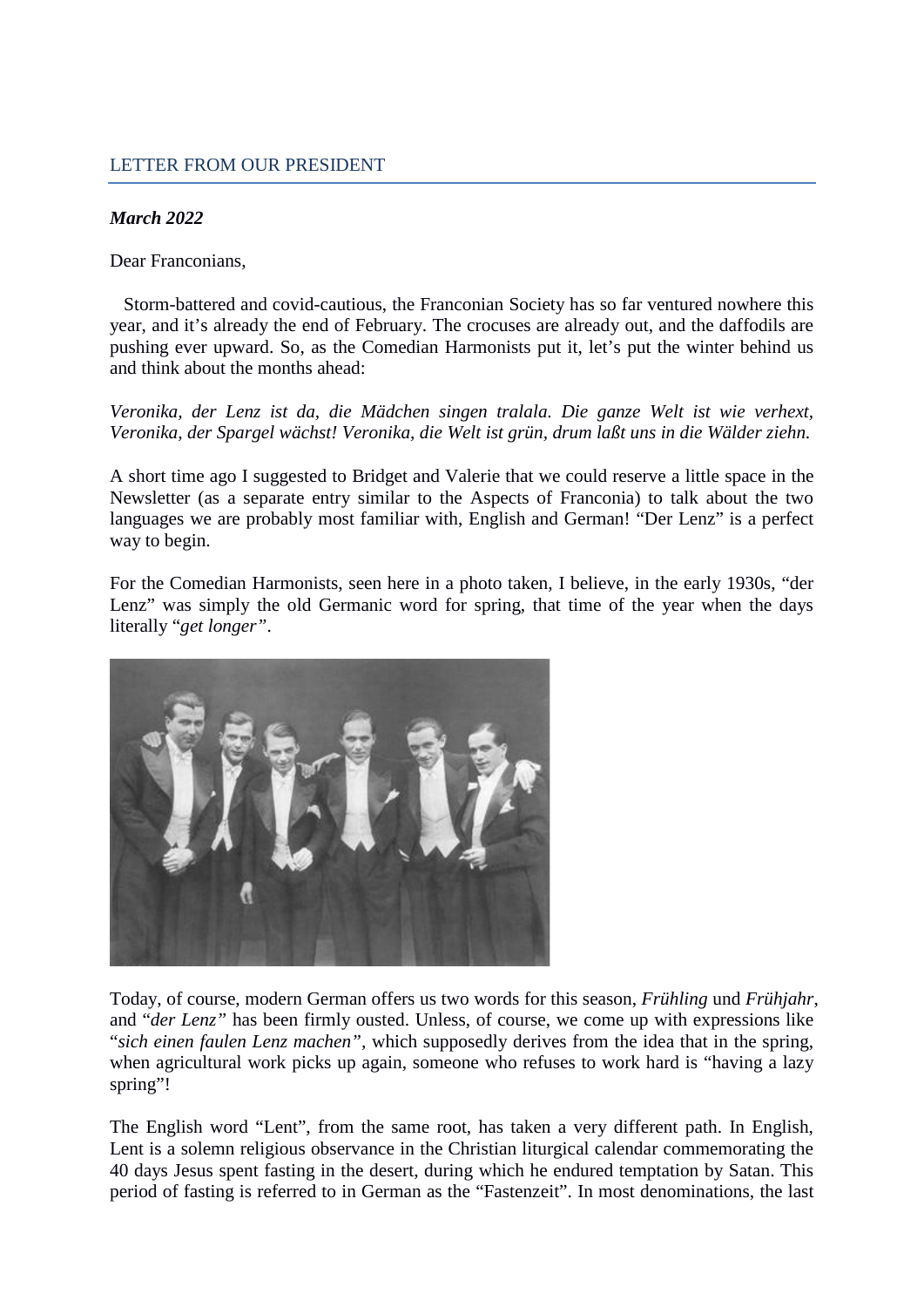week of Lent coincides with Holy Week, the "*Passionswoche"*, starting with Palm Sunday. Following the New Testament narrative, Jesus' crucifixion is commemorated on Good Friday, and at the beginning of the next week the joyful celebration of Easter Sunday, the start of the Easter season, which recalls the Resurrection of Jesus Christ.

Well, I hope I have more or less correctly explained the very different uses of "Lenz" and "Lent" and how closely related our two languages are, yet often so very different. And if you are reading this over your "*breakfast"* you'll know the etymology of the English word for "*Frühstück",* not that *y*our boiled egg will taste any the different!

So soon it will be springtime and we will feel more relaxed about meeting up again at the Turnerbund to catch up on what has been happening in each other's lives. And there will be a programme to look forward to, although, at the moment, we haven't as yet made up our minds as to exactly when to begin and with what programme. As soon as we know more, you'll be informed by our secretary, Andrew.

Sieghard will also be able to give us an overview of our charity work and detail who has received a donation from our society in the recent past. Allow me to thank again all of you involved in raising money for our charity efforts. Your work is much appreciated.

As you will have read in the last Newsletter, we are hoping to have a couple of "Zeitzeugen" evenings which Valerie has kindly offered to organize. What do we mean exactly? Well, if you experienced an event (or events) of significance many years ago, you might like to share your memories with your fellow Franconians. For example, you might have witnessed the building of the Berlin Wall in 1961 or its dramatic "Fall" in 1989, or, much earlier, how your parents re-settled in Western Germany after the war and how they fared in those first years after arriving here, the hardships they had to endure, their hopes and aspirations. Or what about telling us about your own first years of schooling in Franconia, the things you liked to eat, the games you used to play. We also have a couple of members from Northern Ireland who might have stories to tell of the so-called "Troubles", or indeed anyone from abroad who could share with us their first experiences of living in Germany, their struggle to learn the German language, their moments of delight, exasperation, embarrassment etc. as they settled into a new life here in Franconia. Of course, some of you might be a little wary of speaking to a large group in English (though this could be done nicely in the form of an interview), so Valerie and others have promised to lend a helping hand, a little rehearsal time perhaps, wherever necessary.

Let me finish on a very positive note. I have just received news that Marwa, the young girl who suffered horrific burns in Syria, will be operated on in May at Boston's renowned Shriners Burns Institute. We reported on her plight on several occasions and money was



raised by our members to help her travel to the USA.

Take good care of yourselves, and keep smiling, and enjoy the March winds and the April showers. And a smiling spring daffodil.

 *Frank Gillard*